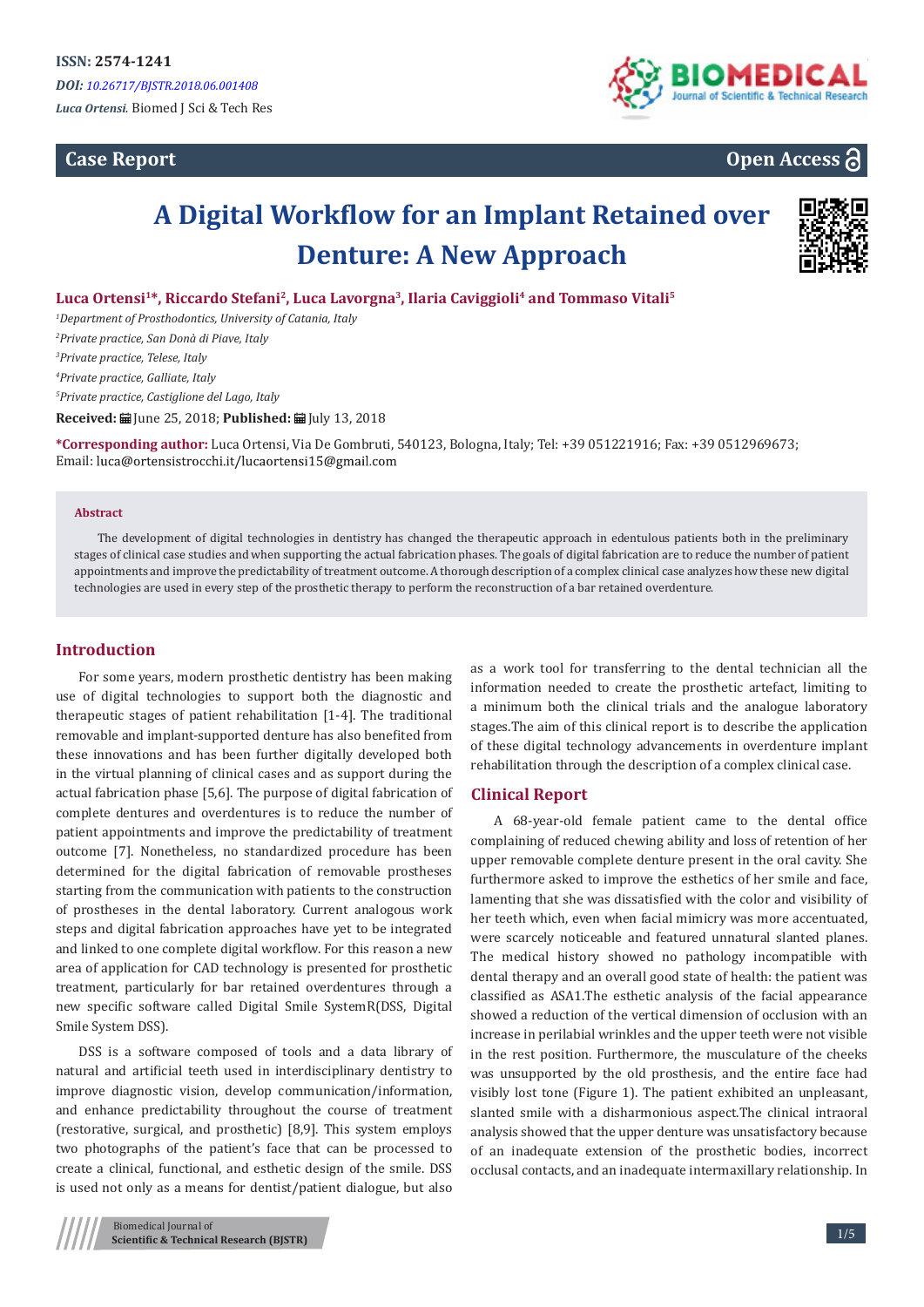the lower arch, a recently produced bar retained overdenture was present.



**Figure 1**

During the visit, the patient underwent a lateral radiographic exam. The radiographic examination made it possible to study the hard and soft tissues of the patient's face, particularly the relationship between the maxillary, the spatial position of the upper central incisor, and the philtrum, providing prognostic information for treatment planning purposes [6-8]. Facial and intraoral photographs were taken as an essential aid for completing the treatment plan. In general, facial photos enable further diagnostic assessments regarding the overall esthetics of the face and the physiognomic traits, which are then addressed in the prosthetic therapy[9].At the end of the first visit, different treatment options with respective associated risks and benefits were presented and discussed with the patient. The patient accepted the definitive treatment plan of an overdenture maxillary dental prosthesis implant, supported with four dental implants.The first clinical stage of the new prosthetic therapy entails making the preliminary impressions. This is in no way a marginal step in the process as it is essential to fully record the anatomy of the endoral structures of the edentulous upper jaw.

A digital impression of the edentulous upper arch was not used because this procedure is not yet perfectly coded for edentulous patients [10,11]. Only digital impressions for the opposite arch were used. In the upper archa high-precision alginate (Hydrogum5, Zhermack Spa) was used in two phases: the first impression was made using a mixed, high-consistency alginate, which was then dried and modified using a sharp instrument to eliminate the undercut. It was then rebased with the same material but in a more fluid form in order to read all the details of the anatomical tissues. From the preliminary impression an extra-hard plaster model was obtained. The master plaster model was digitally acquired with a scanner (Sinergia Scan, Nobil Metal Spa),and the files obtained used afterwards. In the case at hand, an occlusal rim was constructed directly onto the initial model [12] and then functionalized in the oral cavity. It was important to mark a few landmarks in the occlusal rim: the median line, the canine line, and the smile line. These reference lines are used by the DSS software during the imagining aligning phase.

At this point two photos were taken of the patient's face with the occlusal rim inserted in the oral cavity, according to a coded technique for the DSS software [13]. It is important to take photos of the face keeping the patient in a position that is stable and repeatable over time, trying not to change the enlargement ratio between shots. For this purpose, the patient was invited to sit comfortably keeping her back erect while the operator used a camera set on a tripod to stabilize its position with respect to the patient being photographed. The subject had to be positioned so that her Frankfurt Plane (the line that joins the Porion and the Orbital Point) was parallel to the horizon.Once the spatial position of the cranium has been identified, it must stay unchanged with respect to the camera and tripod. The patient may wear dedicated glasses used to calibrate the digital pre-rendering software (DSS). The glasses represent a true measuring system that differentiates this software from other similar systems [14].



**Figure 2**

The first facial photo was taken asking the patient to smile and show as many teeth as possible. This shot depicted how the incisal plane was developing with respect to the lower lip and the width of the lateral corridors. The second facial photograph was taken with cheek retractors (Figure 2). The photo made it possible to correctly assess the parallelism between the bipupillary plane and the occlusal plane, as well as the consistency between the median and interincisive line. This made it possible to import the photos (JPEG file format) into the DSS and proceed with the esthetic pre-rendering of the future prosthetic therapy. Digital pre-rendering with the DSS program consisted of creating an digital teeth arrangement with artificial teeth contained in the software library. The teeth were chosen according to esthetic and functional parameters [15] and could be replaced with others of different shapes or color, if necessary. The anterior and posterior teeth were positioned using the occlusal rim, suitably adapted in the oral cavity beforehand, as a guide. In this way the patient could see the possible esthetic end result and participate in the therapeutic project together with the entire dental team (Figures 3 & 4).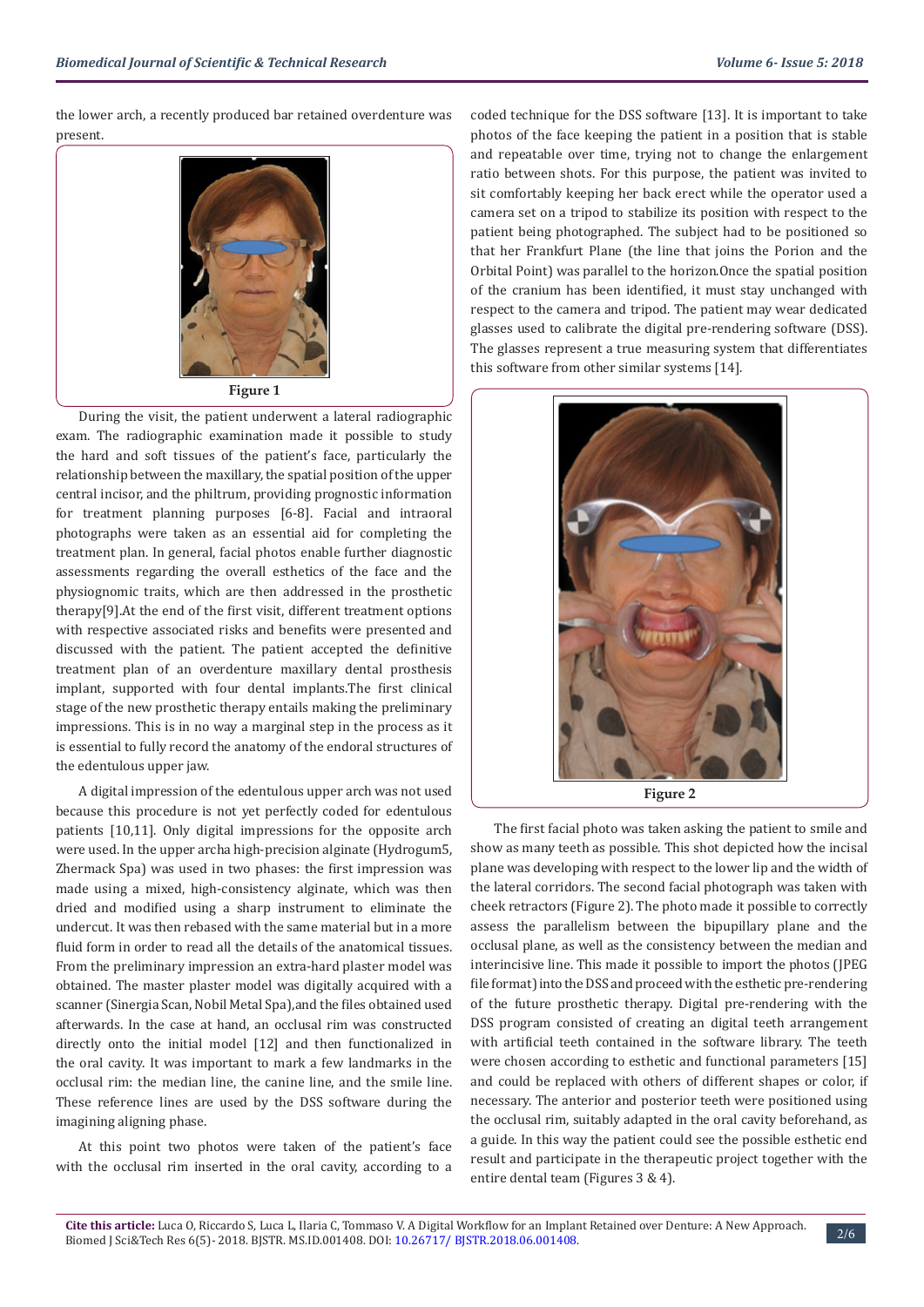

**Figure 3**



Once the virtual teeth arrangement were obtained - and approved by the patient - the file containing the patient's information, the photographic alignments, the libraries chosen, and the work process was transferred to the dental technician's laboratory where the file was imported into a 3D software (Exocad® software, Exocad GmbH). The information file exported from the DSS consisted of a PDF format and single photographs of the patient's face with a customized two dimensional (2D) virtual smile design.Subsequently the occlusal rim was scanned (Sinergia Scan, Nobil Metal Spa) and imported into Exocad. The files from DSS were then superimposed on scanned images of the rim and upper stone model [16]. The dental technician used the outline of the virtual smile obtained to place a tooth from the library or create customized teeth with tools from Freeform (Exocad® software, Exocad GmbH) to convert the virtual 2D teeth arrangement into a 3D teeth arrangement [17].

The 3D phase was then completed by improving the occlusal relation between the virtual teeth and the opposite arch using the occlusal rim as a guide. At the end of this work stage, a file from Exocad was converted into a specific file At the end of this work stage, a file from Exocad was converted into a specific file for a Cad-Cam technology (Roland DWX50) and a prototype of the digital work was produced with a dedicated wax (Wax Disc grey, Dentsplay Sirona) [18]. The prototype was tried in the mouth checking the intraoral adaptation, the centric relation, and the esthetics of the smile and face (Figure 5). The clinician could make changes if necessary. Subsequently four implants (Thommen Medical 4.0/6,5mm) were placed in the upper jaw using prototypes like a surgical guide with a one stage surgery. The healing abutments were positioned directly on the implant heads and the old denture was relined with a temporary soft material (Coe Soft (CS) GC America Inc.).After four weeks [19], the final digital impression (Trios 3Shape) of the upper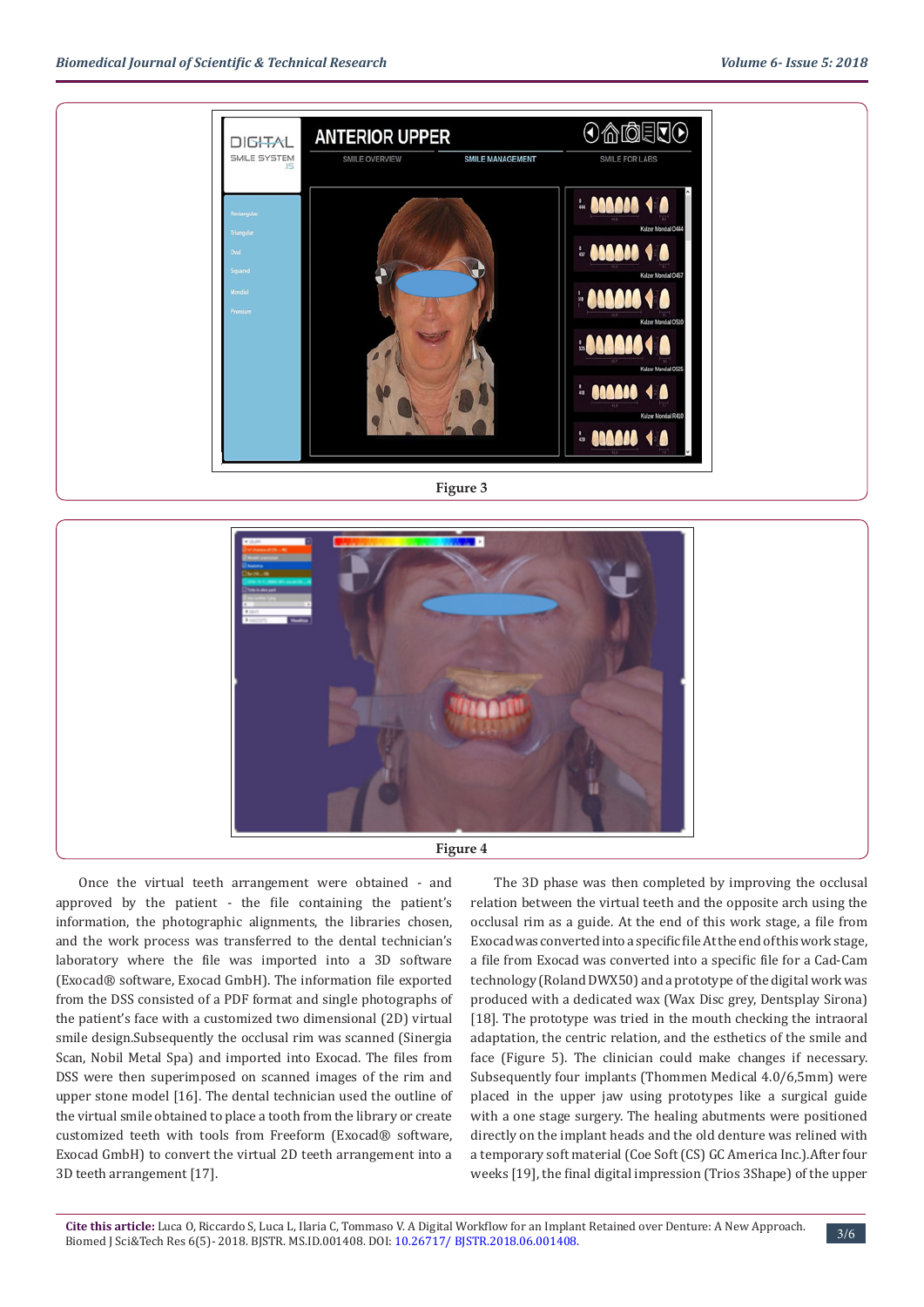arch was made of the implant scan bodies previously screwed into the fixture, with a set torque. In addition, the final volume of the clinicized prototype were also reacquired so as to digitally superimpose the images onto each other. The superimposition of various digital files has proven to be a reliable procedure in digital work flows (Figure 6)[20].



**Figure 5**



Using a dedicated tool of the 3D software (Exocad® software, Exocad GmbH), the project was executed to create the upper retentive bar, using the fixture scan transparencies to assess the available spaces and the position of the teeth with respect to their analogues, and identify the type of prosthetic structure and anchorage. In the designed bar there were four anchorage areas: two in the front and two located distally.The structure project was sent to the milling center (New Ancorvis): indications were given regarding the retentive system anchorage areas, the use of dedicated threading, the type of metal, and the execution technique (CAD/ CAM technology).After being checked in the dental technician's lab, the handwork was sent to the dentist to clinically test the structure, in order to verify its precision and passivity.The dentist took a pick up impression of the bar so that it was possible to make a master model stone to finalize the prosthesis. Then the technician proceeded with an initial polishing of the artefact and the screwing in of the retentive systems (Micro screwed-in OT cap attachments, Rhein 83). The process later continued with further polishing and shining of the bar and the digital acquisition using a scanner.

The dental technician digitally designed the counter-bar, always checking the available spaces, using final volume superimposition and inserting retentive pins in the project for the mechanical tightness of the teeth. Fabrication was carried out using lasermelting technology that made it possible to obtain an accurate handmade to which the acrylic resin adhered tightly thanks to the presence of a retentive surface [21]. It was then time for the complete application of the teeth onto the counter-bar, using the clinicized prototype as a fitting plane. The joining of the artificial teeth and the metal structure was carried out using a small amount of wax (Figure 7). The prosthesis was finalized using a resin injection muffle system (VertysystemR, a-gree srl) that transformed the wax into resin with a codified protocol [22,23]. The overdenture and the finished and perfectly polished retention structure were sent to the dental office (Figure 8). The bar was then inserted into the oral cavity by the clinician and tightened to the implant fixtures with a preset torque.



**Figure 7**



**Figure 8**



The dentist had to check that there were no areas where the soft tissues were compressed and that there was room for the use of dental devices: interdental brushes and flosses. Notice the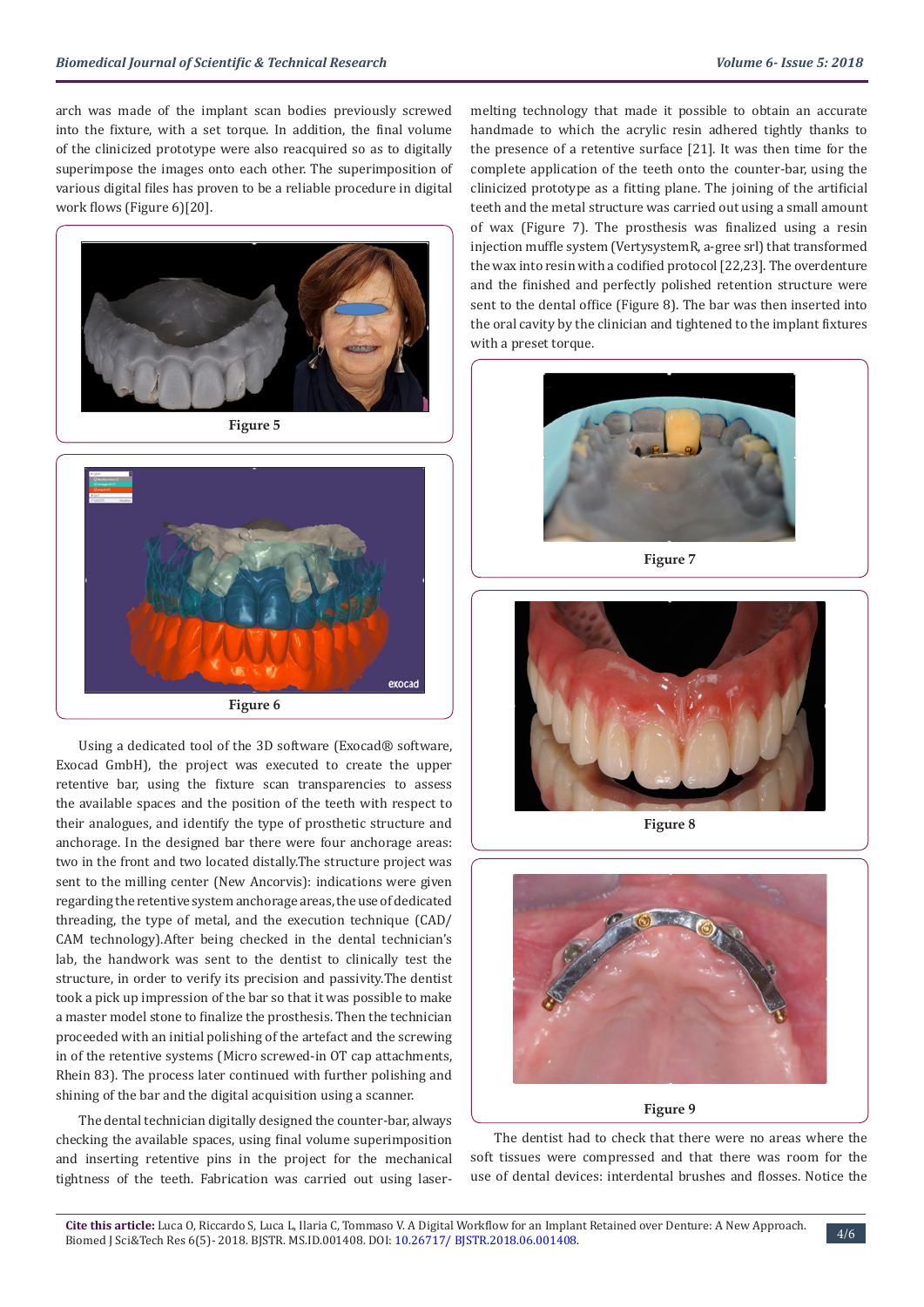parallelism of the retentive components which is synonymous with hold and maintainability over time (Figure 9). Once the prosthetic therapy was completed, the patient's face had improved greatly from an esthetic viewpoint. The soft tissues of the face appeared firm and toned. A reduction in the naso-labial folds and perilabial wrinkles was noticed, both frontally and laterally. The vertical dimension, which had slightly been increased, appeared adequate and well tolerated esthetically. During phonation and smiling dynamics the patient displayed natural looking teeth that were perfectly integrated with the face (Figure 10).



**Figure 10**

#### **Discussion**

In prosthetic therapy, for both fixed and removable prostheses, communication with the patient is a vital part of the treatment. Effective digital previsualization is the ideal way to explain esthetic changes to a patient and receive their approval. Until now, many digital previsualization methods have been used in dentistry solely with this scope.In this article the digital smile approach was introduced in a complex digital workflow. DSS not only allowed the patient to see her future aesthetics, but it also permitted to produce a prototype for the functional check of the digital project carried out. The fact that the patient can see the possible future aesthetic results through digital rendering, asking for changes if desired, reduces overall clinical practice time. Additionally, the construction of a prototype, based on the virtual assembly, minimizes the number of errors in the fabrication of the final product.

Some phases of the workflow require a learning curve on behalf of the clinical operator and technician. For example, the photos taken by the clinician for the DSS, must be executed in the exact manner in which previously described to facilitate the superimposing of the photo of the patient's face, with the scan of the model and the occlusal rim. Another important stage is that in which the teeth from the databank of the 3D software are matched with the outlines obtained by digital previsualization with DSS. In this case, if the matching is not precise, the prototype will not correspond perfectly with the one approved by the patient.

### **Conclusion**

The use of digital technologies is now vastly widespread in the field of dentistry and, in particular, in prosthetic therapy. In removable, traditional, and implant support prosthetic therapy, digital technology can play an essential role. The clinical case described was almost entirely resolved with an innovative digital workflow, both from a clinical and technical viewpoint. The human component is still fundamental and not all stages can be carried out digitally. However, it is expected that a technical evolution will rapidly lead to more and more digitalized therapies with an increase in the end quality of the therapy and less conditioned by the skills of the individual operator.

#### **Acknowledgment**

The authors thank Mr Gianni Ortensi, CDT, Mr. Marco Ortensi, CDT, Mr. Carlo Borromeo, CDT, Mr Cesare Chiarini, CDT, and Mr. Fabrizio Molinelli, CDT, who fabricated the bar retained overdenture.

#### **References**

- 1. [Coachman C, Calamita M \(2014\) Virtual Esthetic Smile Design. J Cosmet](http://www.ildentistamoderno.com/la-prima-visita-in-odontoiatria-protesica-aspetti-innovativi/) [Dent 29\(4\): 102-116.](http://www.ildentistamoderno.com/la-prima-visita-in-odontoiatria-protesica-aspetti-innovativi/)
- 2. [Caviggioli I, Molinelli F, Ortensi L, Stefani R \(2011\) La prima visita in](http://www.ildentistamoderno.com/la-prima-visita-in-odontoiatria-protesica-aspetti-innovativi/) [odontoiatria protesica: aspetti innovativi. Il Dentista Modernogiugno.](http://www.ildentistamoderno.com/la-prima-visita-in-odontoiatria-protesica-aspetti-innovativi/)
- 3. [Zimmermann M, Mehl A \(2015\) Virtual smile design systems: a current](https://www.ncbi.nlm.nih.gov/pubmed/26734665) [review. Int J Computer Dent 18\(4\): 303-317.](https://www.ncbi.nlm.nih.gov/pubmed/26734665)
- 4. Coachman C, Calamita M (2012) A Tool for Treatment Planning and Communication in Esthetic Dentistry QDT.
- 5. [Goodacre CJ, Garbacea A, Naylor WP, Daher T, Marchack CB, Lowry J](https://www.ncbi.nlm.nih.gov/pubmed/22230914) [\(2012\) CAD/CAM fabricated complete dentures: concepts and clinical](https://www.ncbi.nlm.nih.gov/pubmed/22230914) [methods of obtaining required morphological data. J Prosthet Dent](https://www.ncbi.nlm.nih.gov/pubmed/22230914) [107\(1\): 34-46.](https://www.ncbi.nlm.nih.gov/pubmed/22230914)
- 6. [Infante L, Yilmaz B, Mc Glumphy E, Finger I \(2014\) Fabricating complete](https://www.thejpd.org/article/S0022-3913(13)00374-0/abstract) [dentures with CAD/CAM technology. J Prosthet Dent 111\(5\): 351-355.](https://www.thejpd.org/article/S0022-3913(13)00374-0/abstract)
- 7. [Kattadiyil MT, Jekki R, Goodacre CJ, Baba NZ \(2015\) Comparison of](https://www.ncbi.nlm.nih.gov/pubmed/26412000) [treatment outcomes in digital and conventional complete removable](https://www.ncbi.nlm.nih.gov/pubmed/26412000) [dental prosthesis fabrications in a predoctoral setting. J Prosthet Dent](https://www.ncbi.nlm.nih.gov/pubmed/26412000) [114\(6\): 818-825.](https://www.ncbi.nlm.nih.gov/pubmed/26412000)
- 8. Rossi M, Molinelli F, Caviggioli I (2015) Latest trends in prosthetics-Total maxillary rehabilitation with a Toronto Bridge using digital technologies. CAD/CAM International magazine of digital dentistry 1: 28-31.
- 9. McLaren EA, Terry D (2001) Photography in dentistry. J Calif Dental Ass 29(10): 735-742.
- 10. [Kim JE, Amelya A, Shin Y, Shim JS \(2017\) Accuracy of intraoral digital](https://www.thejpd.org/article/S0022-3913(16)30465-6/abstract?code=ympr-site) [impressions using an artificial landmark. J Prosthet Dent 117\(6\): 755-](https://www.thejpd.org/article/S0022-3913(16)30465-6/abstract?code=ympr-site) [761.](https://www.thejpd.org/article/S0022-3913(16)30465-6/abstract?code=ympr-site)
- 11. [Patzelt SB, Vonau S, Stampf S, Att W \(2013\) Assessing the feasibility](https://www.ncbi.nlm.nih.gov/pubmed/23904578) [and accuracy of digitizing edentulous jaws. The Journal of the American](https://www.ncbi.nlm.nih.gov/pubmed/23904578) [Dental Association 144\(8\): 914-920.](https://www.ncbi.nlm.nih.gov/pubmed/23904578)
- 12. [Schreinemakers J \(1979\) Die Logik in der Totalprothetik. Quintessenzp.](https://books.google.co.in/books/about/Die_Logik_in_der_Totalprothetik.html?id=NhciAAAACAAJ&redir_esc=y) [360.](https://books.google.co.in/books/about/Die_Logik_in_der_Totalprothetik.html?id=NhciAAAACAAJ&redir_esc=y)
- 13. [Stefani R, Caviggioli I, Molinelli F, Ortensi L \(2012\) L'impiego delle](http://www.ildentistamoderno.com/limpiego-delle-tecnologie-digitali-nella-diagnosi-protesica-e-nella-realizzazione-della-protesi/) [tecnologie digitali nella diagnosi protesica e nella realizzazione della](http://www.ildentistamoderno.com/limpiego-delle-tecnologie-digitali-nella-diagnosi-protesica-e-nella-realizzazione-della-protesi/) [protesi. Il Dentista Moderno Ottobre.](http://www.ildentistamoderno.com/limpiego-delle-tecnologie-digitali-nella-diagnosi-protesica-e-nella-realizzazione-della-protesi/)
- 14. [Jokstad A \(2017\) Computer-assisted technologies used in oral](https://www.ncbi.nlm.nih.gov/pubmed/28109024) [rehabilitation and the clinical documentation of alleged advantages-A](https://www.ncbi.nlm.nih.gov/pubmed/28109024) [systematic review. J Oral Rehab 44\(4\): 261-290.](https://www.ncbi.nlm.nih.gov/pubmed/28109024)
- 15. [Lombardi RE \(1977\) Factors mediating against excellence in dental](https://www.ncbi.nlm.nih.gov/pubmed/333098) [esthetics. J Prosthet Dent 38\(3\): 243-248.](https://www.ncbi.nlm.nih.gov/pubmed/333098)
- 16. [Joda T, Brägger U, Gallucci G \(2015\) Systematic literature review of](https://www.ncbi.nlm.nih.gov/pubmed/25830393) [digital three-dimensional superimposition techniques to create virtual](https://www.ncbi.nlm.nih.gov/pubmed/25830393) [dental patients. Int J Oral Maxillofac Implants 30\(2\): 330-337.](https://www.ncbi.nlm.nih.gov/pubmed/25830393)